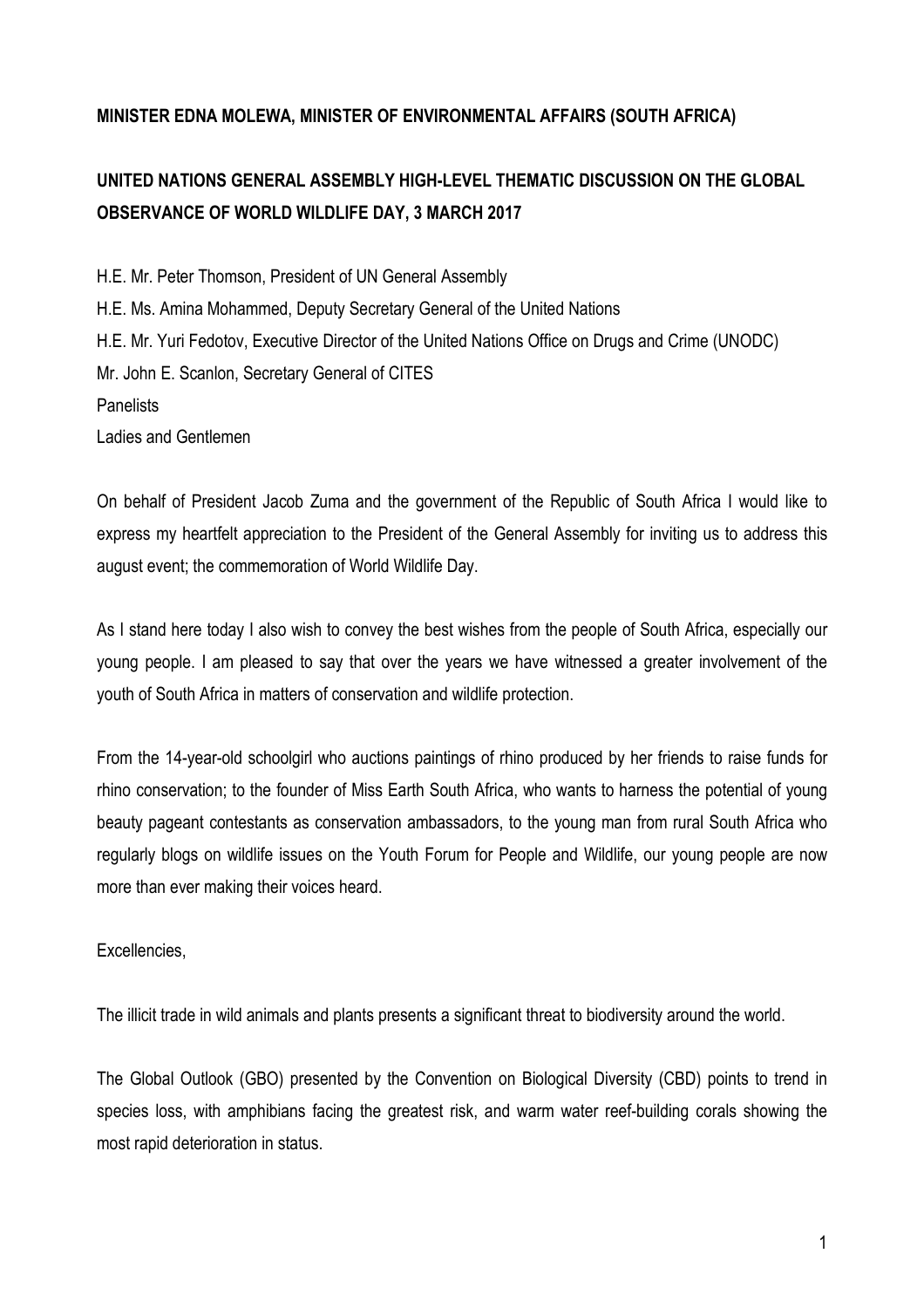Amongst selected vertebrate, invertebrate and plant groups, between 12% and 55% of species are threatened with extinction.

The GBO further indicated that species of bird, mammal and amphibians that are exploited for food and medicines are also moving more quickly into a higher risk category, resulting in a threat to the health and well-being of millions of people directly dependent on the availability of wild species.

The report further noted that globally, some 80 per cent of people in developing countries rely on traditional medicines, the majority of which are derived from plants. I reflect on these statistics to highlight the role that conservation plays in safeguarding the future of humanity.

Safeguarding our precious natural capital for current and future generations means that we may be laying the groundwork today, but someday we will pass the baton onto them, the younger generation. It is the young people of today who will be the conservationists of tomorrow.

It was Franklin Delano Roosevelt who famously said: "We cannot always build the future for our youth, but we can build our youth for the future."

We cannot roll back history; we cannot turn back the sands of time. But we can actively work towards instilling in our youth a keen appreciation of and respect for the abundant fauna and flora that existed millions of years before humankind first walked the earth.

When we make young people partners in conservation, when we "listen to young voices", as per the theme of this year's World Wildlife Day, we are safeguarding this precious heritage.

The participation of the youth and local communities in the fight against wildlife crime forms an integral part of South Africa's Integrated Strategic Management Approach to address rhino poaching.

This integrated approach that involves various government institutions working in unison with the private sector, local communities and civil society is bearing fruit, as such is evidenced by the latest comparative decline in rhino poached.

We will continue with our collaborative implementation of interventions to curb the illegal wildlife trade. The support of INTERPOL, the International Consortium on Combating Wildlife Crime (ICCWC), the Global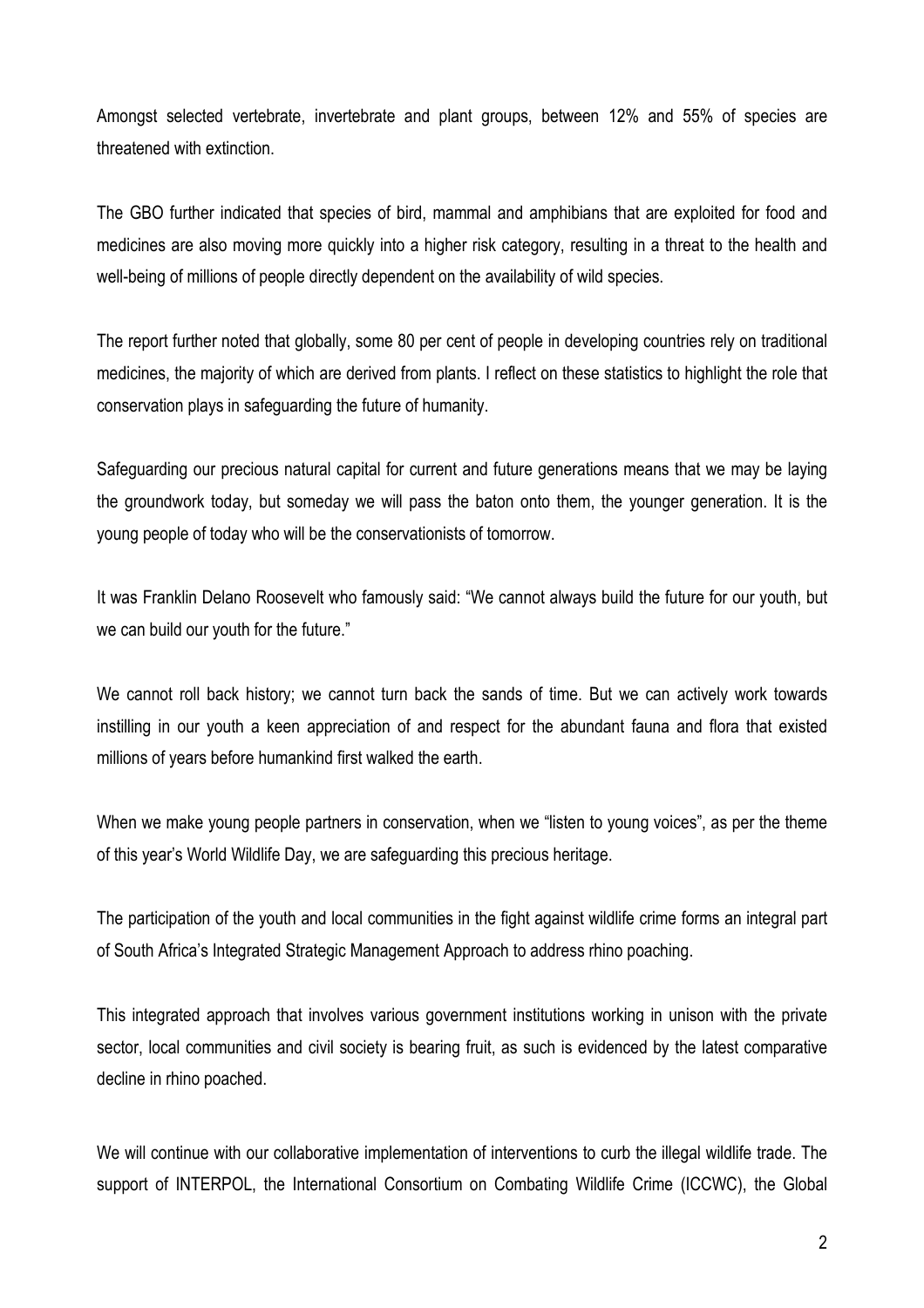Environmental Facility (GEF), the UN Environmental Programme (UNEP) and many, many others, are been invaluable in supporting collaboration.

Excellencies,

Ladies and Gentlemen,

In 2016 South Africa successfully hosted the 17<sup>th</sup> Conference of the Parties to CITES. It was here that a landmark resolution was adopted on youth engagement on matters of conservation. This resolution amongst other things encourages Parties to explore opportunities to engage today's youth in the work of CITES and around other wildlife conservation issues; as well as to create an educated and engaged youth networks that can inform and influence conservation decisions.

South Africa and the United States of America were co-proponents of the Resolution which was finally adopted by the COP. It is therefore extremely important on this World Wildlife Day that as we celebrate with specific focus on our Youth, we call on the entire world to become full participants in implementing that resolution, led by our young people.

As South Africa, we have already begun doing our bit. Our Youth Conservation Programme serves as an example of ways in which we must continue to integrate youth in conservation. In this regard, we have been implementing several programmes for young people since the dawn of our democratic dispensation.

Just to cite an example for the past 13 years, the Kids in Parks Programme has achieved notable strides, exposing more than 50 000 kids (from grade 5-11) who come from previously disadvantaged communities to National Parks.

This is a partnership initiative between the Department of Environmental Affairs, Department of Basic Education, South African National Parks and a private sector partner.

Through this programme, young people get an opportunity to experience life in the protected areas, (some for the first time) and further get opportunities to learn practically about natural and cultural heritage resources in these protected areas.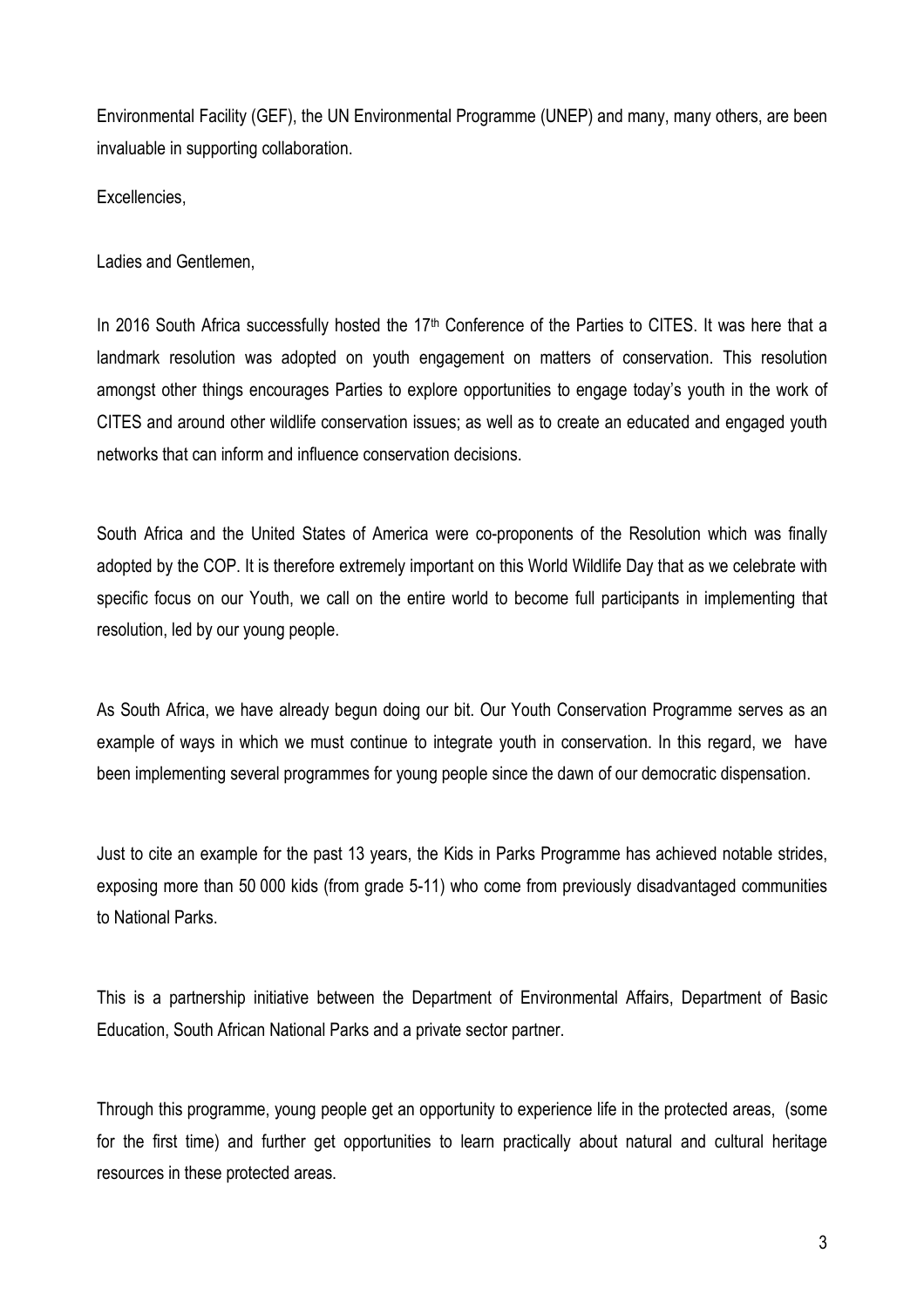Many other educational programmes are in place such as the South African National Parks Junior Ranger Programme, Kudu Green School Initiative, KwaZulu Natal's S'fundimvelo Environmental Education Programme, the Greater Mapungubwe Transfrontier Conservation Area's Children in the Wilderness Initiative and others.

Through our National Development Plan - 2030, South Africa promotes the adoption of a "youth lens" in our approaches to build a future for South Africa's youth as well as applying interventions to promote conservation and the fight against illegal wildlife trade.

South Africa has identified the biodiversity sector as a catalyst for economic growth and transformation, as well as for meeting our country's developmental needs.

In this regard we will be accelerating entrepreneurship amongst the youth.

Events such as this one ensure that the challenges relating to illegal wildlife trade are profiled on the global stage, thus ensuring the timely implementation of the various resolutions relating to wildlife management.

We encourage all Parties to ensure the implementation of the decisions from these conventions.

Such implementation needs to be done within the context of the global Sustainable Development Goals (SDGs).

Goal 15, in particular 15.7, calls for 'nations to take urgent action to end poaching and trafficking of protected species of flora and fauna and address both demand and supply of illegal wildlife products.

In addition, Target 15.c of the SDGs, calls for the 'enhancement of global support for efforts to combat poaching and trafficking of protected species, including by increasing the capacity of local communities to pursue sustainable livelihood opportunities'.

I would like to express my appreciation to the CITES Secretariat for implementing the "Through Young Eyes" photo competition, the winners of which will be announced today. We congratulate all the young people from around the globe who submitted entries; they represent the true breadth of talent we enjoy.